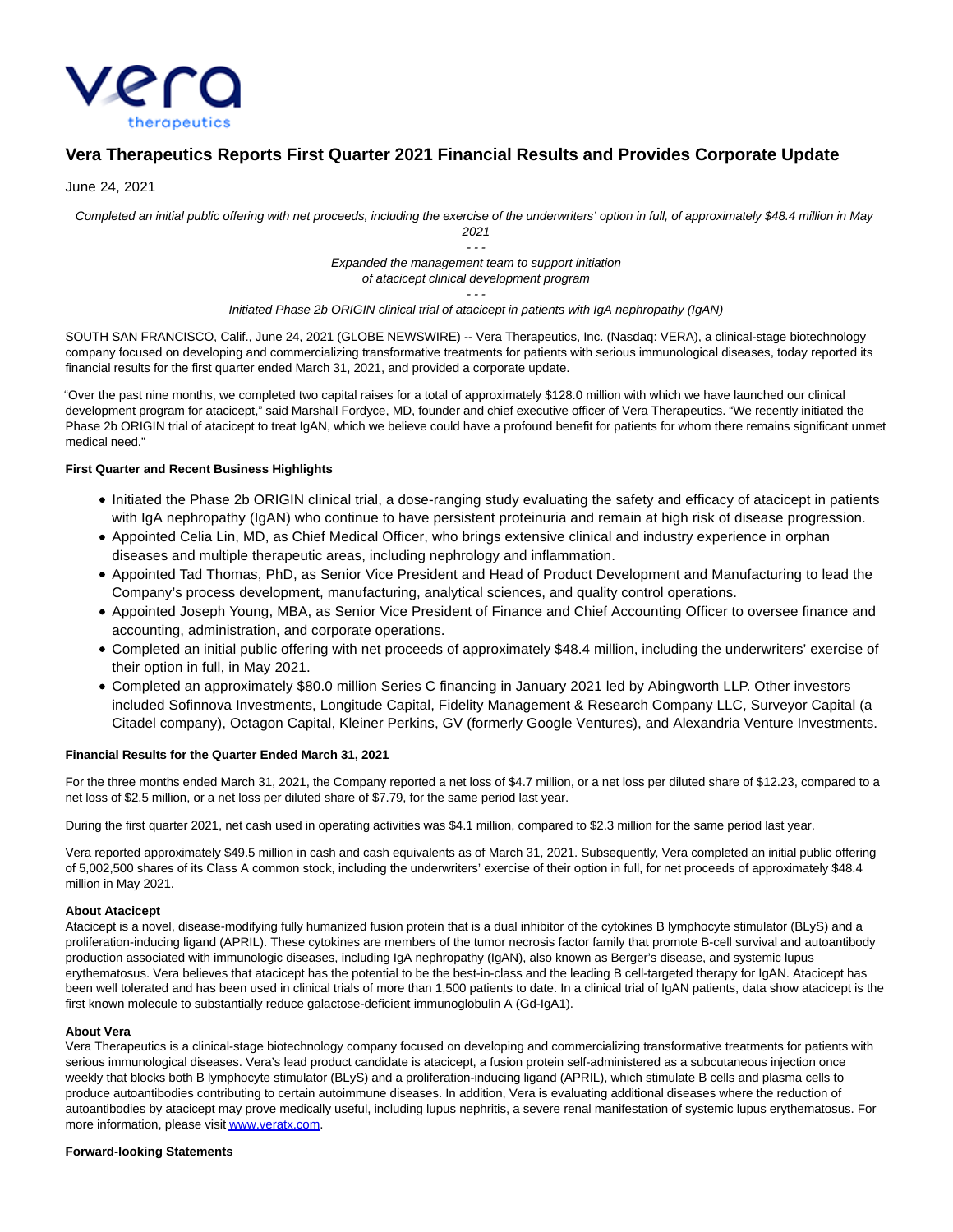Statements contained in this press release regarding matters that are not historical facts are "forward-looking statements" within the meaning of the Private Securities Litigation Reform Act of 1995. Such forward-looking statements include statements regarding, among other things, the strength of Vera's balance sheet and the adequacy of cash and cash equivalents on hand. Because such statements are subject to risks and uncertainties, actual results may differ materially from those expressed or implied by such forward-looking statements. Words such as "plans," "will", "anticipates," "goal," "potential" and similar expressions are intended to identify forward-looking statements. These forward-looking statements are based upon Vera's current expectations and involve assumptions that may never materialize or may prove to be incorrect. Actual results could differ materially from those anticipated in such forward-looking statements as a result of various risks and uncertainties, which include, without limitation, risks and uncertainties associated with Vera's business in general, the impact of the COVID-19 pandemic, and the other risks described in Vera's filings with the Securities and Exchange Commission. All forward-looking statements contained in this press release speak only as of the date on which they were made and are based on management's assumptions and estimates as of such date. Vera undertakes no obligation to update such statements to reflect events that occur or circumstances that exist after the date on which they were made, except as required by law.

#### **Contacts**

# **Investor Contact:**

[IR@veratx.com](https://www.globenewswire.com/Tracker?data=PNaXdQM_dWU43NoFCMgpEcgRZFq48x5qzcBucdWqafyAaGONmvKIvDWRntZ34UWZJDUku_rNksI42xFFNb1a6Q==)

## **Media Contact:**

Greig Communications, Inc. Kathy Vincent (310) 403-8951 [kathy@greigcommunications.com](https://www.globenewswire.com/Tracker?data=4qIoAbfEb-i1JhmbUJNfv8zao2VRXGXHuNaRK-f23GF9bEzakXZLPbzN53xythPdAUWddyfyKIyzvEnC312yuCjKa_G1KmAnxFnwmtOJdzuVucPumQGBHwk3aFoJHPTC)

# **VERA THERAPEUTICS, INC.**

### **Unaudited Condensed Statements of Operations and Comprehensive Loss (in thousands, except share and per share amounts)**

|                                                                           |    | <b>Three Months Ended</b><br>March 31. |     |          |  |
|---------------------------------------------------------------------------|----|----------------------------------------|-----|----------|--|
|                                                                           |    | 2021                                   |     | 2020     |  |
| Operating expenses:                                                       |    |                                        |     |          |  |
| Research and development                                                  | \$ | 2,932                                  | \$. | 1,439    |  |
| General and administrative                                                |    | 1,784                                  |     | 1,032    |  |
| Total operating expenses                                                  |    | 4,716                                  |     | 2,471    |  |
| Loss from operations                                                      |    | (4,716)                                |     | (2,471)  |  |
| Total other income (expense)                                              |    |                                        |     | (3)      |  |
| Net loss and comprehensive loss                                           |    | (4, 714)                               |     | (2, 474) |  |
| Net loss per share attributable to common stockholders, basic and diluted |    | (12.23)                                |     | (7.79)   |  |
| Weighted-average shares of common stock outstanding, basic and diluted    |    | 385.401                                |     | 317,693  |  |

# **VERA THERAPEUTICS, INC. Condensed Balance Sheets (in thousands)**

| <b>Assets</b>                                                                  |    | March 31,<br>2021 |      | December 31,<br>2020 |  |
|--------------------------------------------------------------------------------|----|-------------------|------|----------------------|--|
|                                                                                |    | (unaudited)       |      |                      |  |
| Current assets:                                                                |    |                   |      |                      |  |
| Cash and cash equivalents                                                      | \$ | 49,505            | - \$ | 53,654               |  |
| Restricted cash, current                                                       |    | 50                |      | 50                   |  |
| Prepaid expenses and other current assets                                      |    | 1,977             |      | 557                  |  |
| Total current assets                                                           |    | 51,532            |      | 54,261               |  |
| Restricted cash, noncurrent                                                    |    | 293               |      | 293                  |  |
| <b>Total assets</b>                                                            |    | 51,825            |      | 54,554               |  |
| Liabilities, redeemable convertible preferred stock, and stockholders' deficit |    |                   |      |                      |  |
| Current liabilities:                                                           |    |                   |      |                      |  |
| Accounts payable                                                               | \$ | $1,440$ \$        |      | 909                  |  |
| Restructuring liability, current                                               |    | 515               |      | 962                  |  |
| Accrued expenses and other current liabilities                                 |    | 1,798             |      | 535                  |  |
| <b>Total current liabilities</b>                                               |    | 3,753             |      | 2,406                |  |